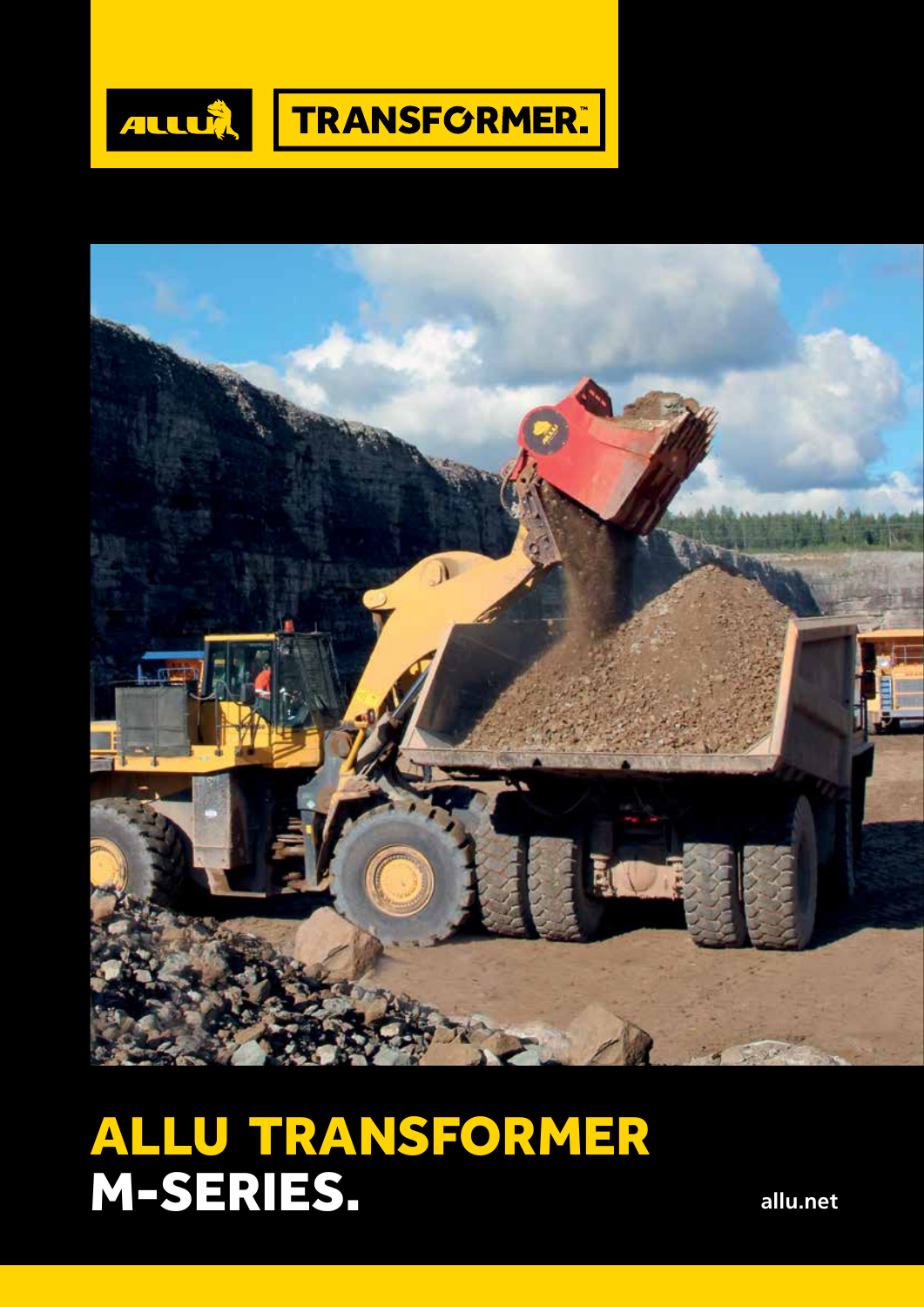









# FEATURES & BENEFITS.

**The ALLU M-series Transformer is a cost-efficient method of processing materials. Powered by the carrier, these hydraulic attachments help with quick and efficient production techniques, solve chute blockages and other material flow problems, and transport frozen or saturated material heaps.** 

| <b>MODEL</b> | <b>CARRIERS</b>                                   |           | <b>VOLUME</b><br><b>(STRUCTURAL - HEAP)</b> |                 | <b>WEIGHT</b>  | <b>CARRIER ATTACHMENT HYDRAULICS</b> |            |                 | <b>DRUM/TOOL</b><br><b>OPTIONS</b> |           |           |
|--------------|---------------------------------------------------|-----------|---------------------------------------------|-----------------|----------------|--------------------------------------|------------|-----------------|------------------------------------|-----------|-----------|
|              | <b>WHEEL</b><br><b>EXCAVATOR</b><br><b>LOADER</b> |           | m <sup>3</sup>                              | yd <sup>3</sup> | kg             | <b>MAX. PRESSURE</b>                 |            | <b>OIL FLOW</b> |                                    | <b>BX</b> | <b>TS</b> |
|              | MIN/MAX(T)                                        |           |                                             |                 | <b>MIN-MAX</b> | <b>BAR</b>                           | <b>PSI</b> | L/MIN           | <b>GPM</b>                         |           |           |
|              | 1)                                                |           | 2)                                          |                 | 3)             | 4)                                   |            |                 |                                    |           |           |
| M3-20        | $50 - 70$                                         |           | $2,82 - 3,86$                               | $3,67 - 5,02$   | 7000 - 8000    | 350                                  | 5000       | $300 - 440$     | $79 - 116$                         | $\times$  | X         |
| M 3-25       | $70 - 120$                                        |           | $3,64 - 5,00$                               | $4,73 - 6,50$   | 9000 - 11000   | 350                                  | 5000       | $300 - 440$     | $79 - 116$                         | $\times$  | $\times$  |
| M 4-25       | 120 - 160                                         | ٠         | $5,00 - 8,67$                               | $6,50 - 8,67$   | 11000 - 14000  | 350                                  | 5000       | $300 - 440$     | 79 - 116                           | $\times$  | X         |
| M 3-27       | $\sim$                                            | $30 - 50$ | 4,00                                        | 5,20            | 8000 - 11000   | 350                                  | 5000       | $300 - 440$     | $79 - 116$                         | $\times$  |           |
| M 3-32       | $\sim$                                            | $50 - 70$ | 4,60                                        | 5,98            | 10500 - 13500  | 350                                  | 5000       | $300 - 440$     | $79 - 116$                         | $\times$  | X         |
| M 4-32       | ٠                                                 | $60 - 90$ | 5,50                                        | 7,15            | 15000 - 17000  | 350                                  | 5000       | $300 - 440$     | 79 - 116                           | $\times$  | $\times$  |

1) Minimum carrier weight is based on structural volume, material density of 0,9 tn/m<sup>3</sup> and 300 kg adapter plate included.<br>2) Volume capacities calculated according to ISO standards without extra sides. Extra sides can in

## SPECIFICATIONS.

- Screening and loading material
- Screening and crushing material
- Crushing softrock material
- Re-crushing segregated material



ALL VALUES AND SPECIFICATIONS ARE SUBJECT TO CHANGE WITHOUT NOTICE.

- Robust wear resistant structure
- Strongest power transmission
- Hydraulic components inside the
- Fenders protect bearings against dirt
- Lubrication ensure long transmission life-time

- 
- 
- frame, not exposed
- 
- 

materials

• Variety of tools for each use

• Quick and easy to maintain

#### STRONG & RELIABLE EFFICIENT VERSATILE

• Self-cleaning design (TS) • ALLU DARE monitoring for performance and process data for analysing and optimising working efficiency

- Produces homogenous end product
- High production even with wet
- Fits both excavators or wheel loaders
- Can be mounted both as backhoe and as front shovel
- Handles many different materials also wet ones
- Changeable high-quality wear parts
- Patented technical solutions
- Worldwide support network



### UNIQUE DESIGN FOR BULK AND MINING MATERIAL HANDLING.